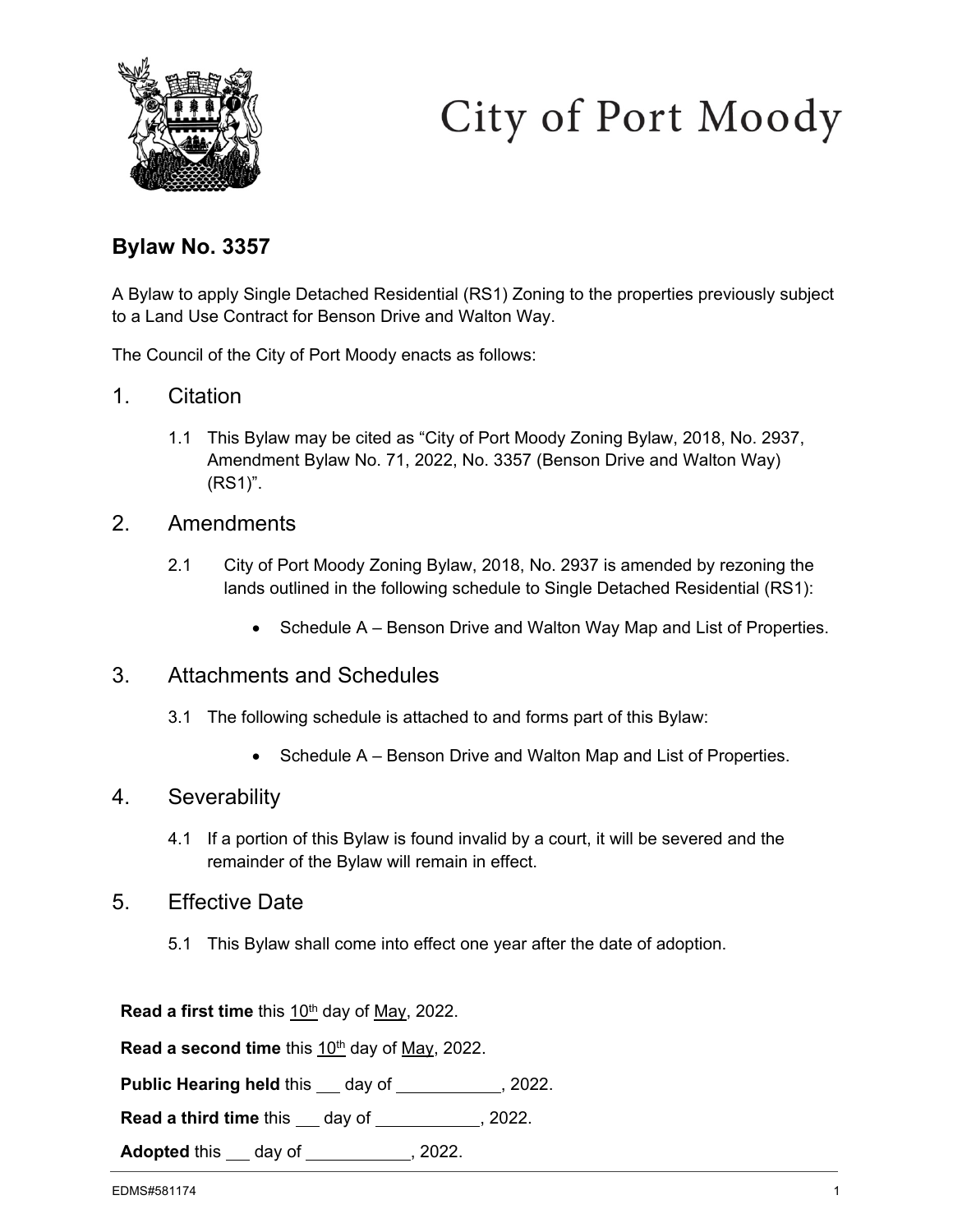R. Vagramov Mayor

D. Shermer Corporate Officer

I hereby certify that the above is a true copy of Bylaw No. 3357 of the City of Port Moody.

D. Shermer Corporate Officer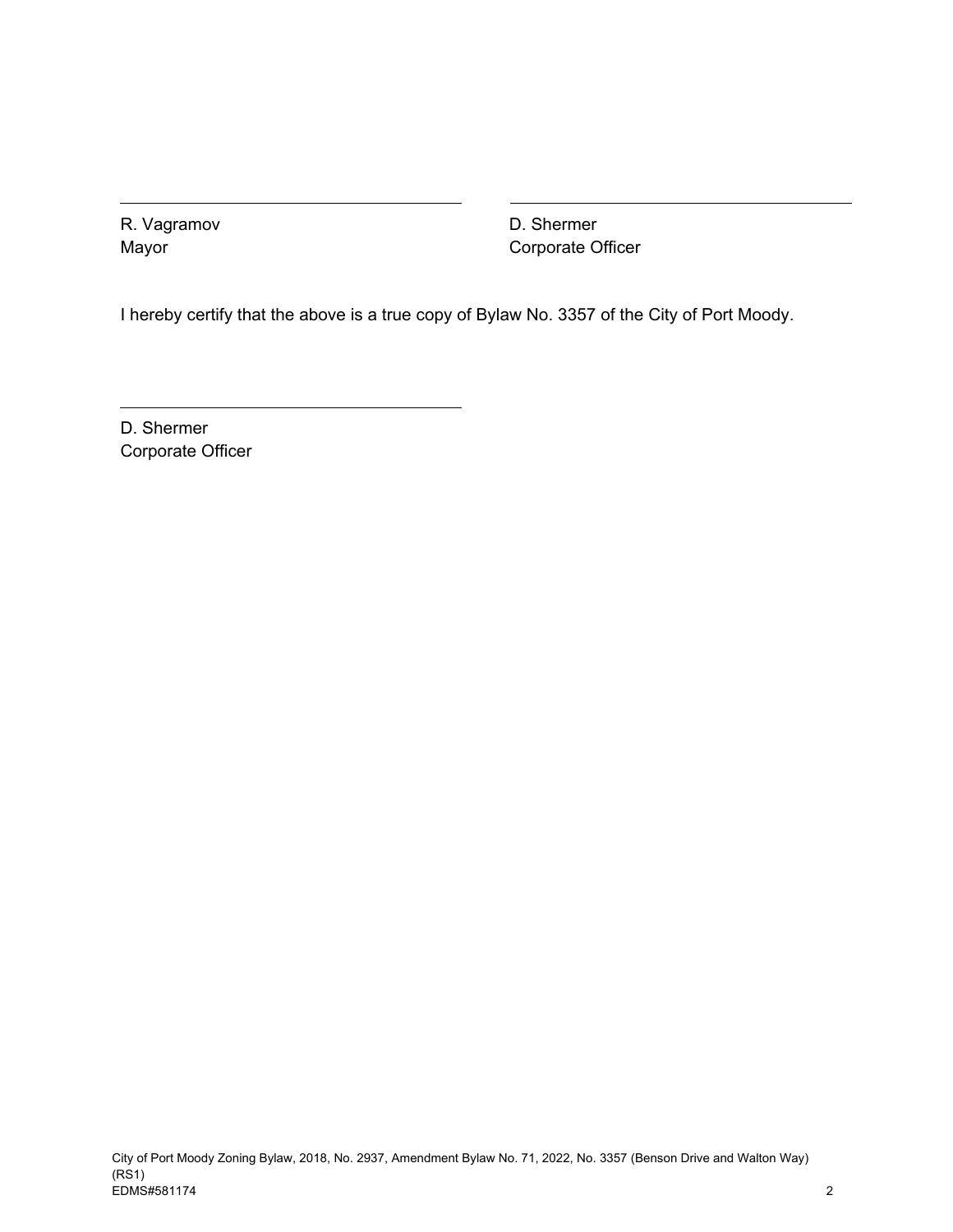

**Schedule A – Benson Drive and Walton Way Map and List of Properties**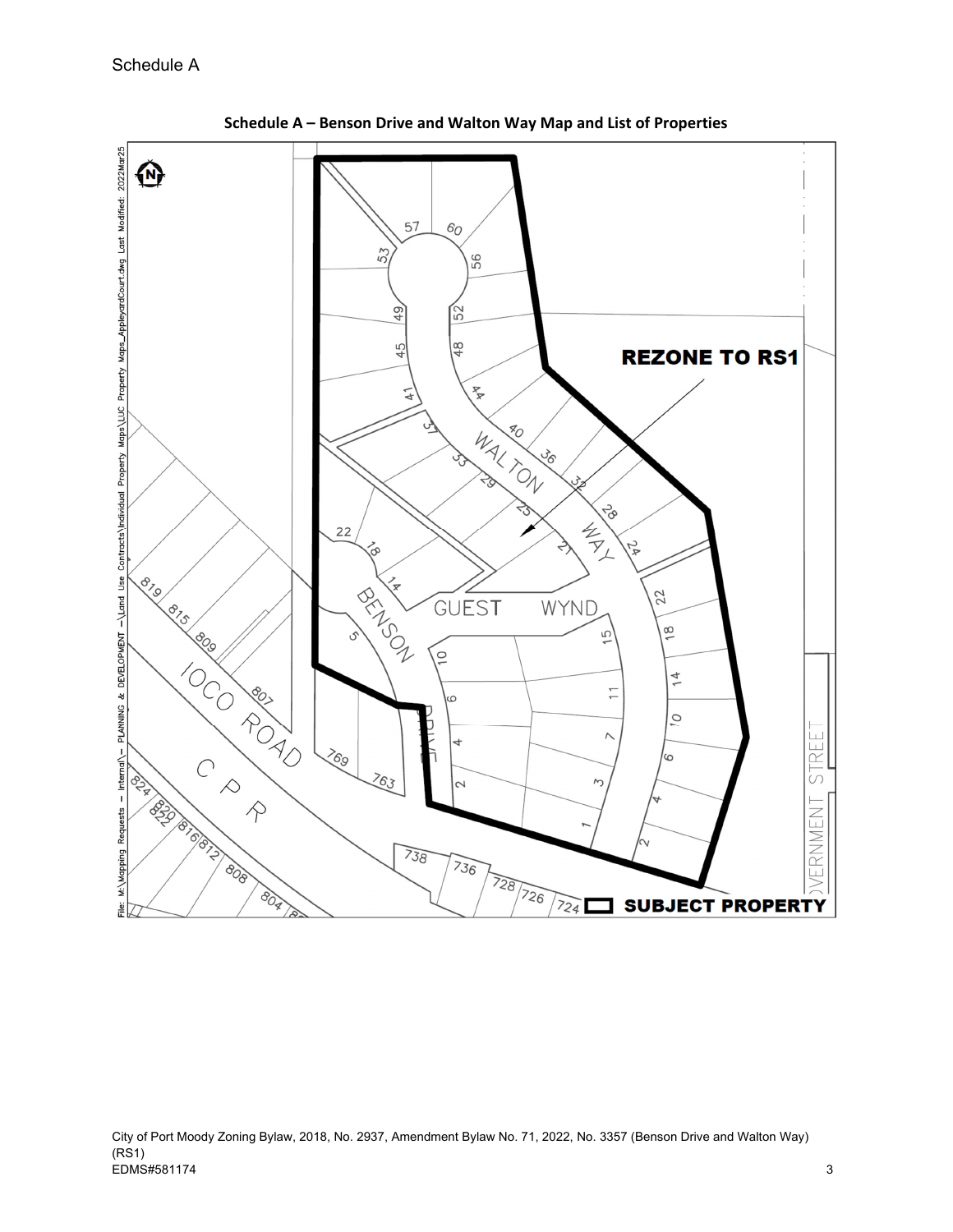## List of Properties

| <b>Address</b>  | <b>P.I.D.</b> | <b>Legal Description</b>               |
|-----------------|---------------|----------------------------------------|
| 2 Benson Drive  | 003-451-691   | LOT 260 DISTRICT LOT 227 GROUP 1 NEW   |
|                 |               | <b>WESTMINSTER DISTRICT PLAN 46496</b> |
| 4 Benson Drive  | 006-076-181   | LOT 261 DISTRICT LOT 227 GROUP 1 NEW   |
|                 |               | WESTMINSTER DISTRICT PLAN 46496        |
| 5 Benson Drive  | 002-360-080   | LOT 267 DISTRICT LOT 227 GROUP 1 NEW   |
|                 |               | WESTMINSTER DISTRICT PLAN 46496        |
| 6 Benson Drive  | 001-622-234   | LOT 262 DISTRICT LOT 227 GROUP 1 NEW   |
|                 |               | WESTMINSTER DISTRICT PLAN 46496        |
| 10 Benson Drive | 006-076-203   | LOT 263 DISTRICT LOT 227 GROUP 1 NEW   |
|                 |               | WESTMINSTER DISTRICT PLAN 46496        |
| 14 Benson Drive | 006-076-238   | LOT 264 DISTRICT LOT 227 GROUP 1 NEW   |
|                 |               | WESTMINSTER DISTRICT PLAN 46496        |
| 18 Benson Drive | 006-076-262   | LOT 265 DISTRICT LOT 227 GROUP 1 NEW   |
|                 |               | WESTMINSTER DISTRICT PLAN 46496        |
| 22 Benson Drive | 003-175-529   | LOT 266 DISTRICT LOT 227 GROUP 1 NEW   |
|                 |               | WESTMINSTER DISTRICT PLAN 46496        |
| 1 Walton Way    | 006-076-165   | LOT 259 DISTRICT LOT 227 GROUP 1 NEW   |
|                 |               | WESTMINSTER DISTRICT PLAN 46496        |
| 2 Walton Way    | 006-078-141   | LOT 228 DISTRICT LOT 227 GROUP 1 NEW   |
|                 |               | WESTMINSTER DISTRICT PLAN 46496        |
| 3 Walton Way    | 006-076-122   | LOT 258 DISTRICT LOT 227 GROUP 1 NEW   |
|                 |               | WESTMINSTER DISTRICT PLAN 46496        |
| 4 Walton Way    | 006-078-150   | LOT 229 DISTRICT LOT 227 GROUP 1 NEW   |
|                 |               | WESTMINSTER DISTRICT PLAN 46496        |
| 6 Walton Way    | 003-886-808   | LOT 230 DISTRICT LOT 227 GROUP 1 NEW   |
|                 |               | WESTMINSTER DISTRICT PLAN 46496        |
| 7 Walton Way    | 006-076-106   | LOT 257 DISTRICT LOT 227 GROUP 1 NEW   |
|                 |               | <b>WESTMINSTER DISTRICT PLAN 46496</b> |
| 10 Walton Way   | 006-078-168   | LOT 231 DISTRICT LOT 227 GROUP 1 NEW   |
|                 |               | WESTMINSTER DISTRICT PLAN 46496        |
| 11 Walton Way   | 006-076-076   | LOT 256 DISTRICT LOT 227 GROUP 1 NEW   |
|                 |               | WESTMINSTER DISTRICT PLAN 46496        |
| 14 Walton Way   | 004-330-358   | LOT 232 DISTRICT LOT 227 GROUP 1 NEW   |
|                 |               | WESTMINSTER DISTRICT PLAN 46496        |
| 15 Walton Way   | 006-076-050   | LOT 255 DISTRICT LOT 227 GROUP 1 NEW   |
|                 |               | <b>WESTMINSTER DISTRICT PLAN 46496</b> |
| 18 Walton Way   | 000-782-521   | LOT 233 DISTRICT LOT 227 GROUP 1 NEW   |
|                 |               | <b>WESTMINSTER DISTRICT PLAN 46496</b> |
| 21 Walton Way   | 006-076-025   | LOT 254 DISTRICT LOT 227 GROUP 1 NEW   |
|                 |               | WESTMINSTER DISTRICT PLAN 46496        |
| 22 Walton Way   | 006-078-176   | LOT 234 DISTRICT LOT 227 GROUP 1 NEW   |
|                 |               | WESTMINSTER DISTRICT PLAN 46496        |
| 24 Walton Way   | 006-078-192   | LOT 235 DISTRICT LOT 227 GROUP 1 NEW   |
|                 |               | WESTMINSTER DISTRICT PLAN 46496        |